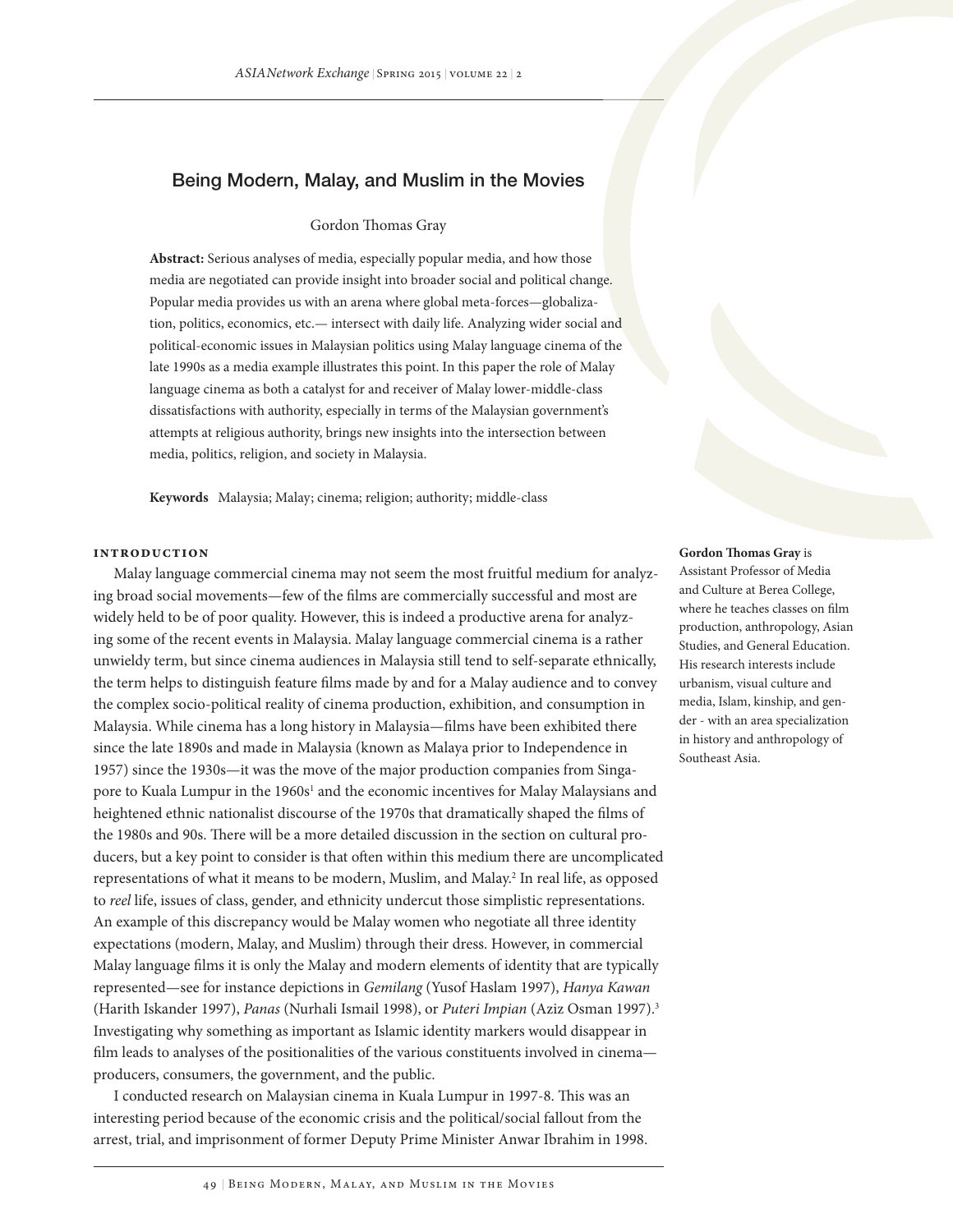Since this time the political situation in Malaysia has changed, in some ways dramatically. I will extrapolate some core issues from this discussion of the elision of Islamic identity markers to analyze some of the wider political and economic changes in the country. Indeed, as the new generation of urban Malays, second generation urban born, comes into adulthood, many of the issues discussed in this paper are even more crucial to understand than they were for the earlier generation.

## **Political History and "Official" Islam**

Malaysia's colonial history has left a profound mark upon contemporary society, particularly the latter period of British rule, from the 1870s to Independence.<sup>4</sup> Between the 1870s and early 1900s, the Protected Malay States (most of the west coast of Peninsula Malaysia) remained under the nominal control of their respective Sultans, but in fact were run by British Residents (Stevenson 1975, 193). Many of the specific policies of the Residents were aimed at maintaining the status quo: compliant Sultans in charge, British traders trading, Chinese and Indian laborers laboring (both groups having been brought into the country as a colonial workforce), and Malays rice farming (Stevenson 1975, 193; Shamsul 1986, 20-21).5 The ramifications of this situation continue to have consequences: Malay alienation from other ethnic groups, the schism between Malay nobility and the non-elite, and the increasing emphasis on Islam as principal signifier of Malay identity (especially in rural areas and along the east coast), combined to form critical cleavages in Malaysian society. Building towards Independence, upper-class Malays, who had more interaction with Europeans, formed a distinct nationalist ideology, one geared towards a nation-state (though still communally determined), whereas Malays from the left and the Islamic faction formulated their anticolonial activities and discourses upon different ideologies (Roff 1974; see also Shamsul 1995). Nevertheless, the one arena where the various Malay nationalisms agreed was in terms of the *Malay* aspect of their agendas. This area of agreement would be central to the formulation of the postcolonial nation-state of Malaysia in 1957.

Since Independence, Malaysia has been governed by the *Barisan Nasional Baru* (the New National Front), a coalition of communally oriented parties. UMNO (the United Malays Nationalist Organization) dominates the other parties in the coalition, and controls the Malaysian government. However, in the 1969 Malaysian general elections, the ruling coalition, and UMNO in particular, lost an unprecedented amount of seats to the (largely Chinese Malaysian) opposition. Race riots resulted, and led to the overthrow of the ruling members of UMNO by younger party members. After order was regained there was a "tremendous expansion of state intervention and the public sector" (Jomo 1995, 4). Alongside developing control over mainstream media outlets (newspaper, radio, and television), the most important of these interventions was the New Economic Policy (NEP). The government intended the NEP to promote national unity by reducing poverty amongst Malay Malaysians and leveling ethnic economic imbalances, especially between the Malay Malaysians, or *bumiputera* (literally princes of the soil, but usually translated as sons of the soil), and Chinese Malaysians.

Alongside economic policies, and at least partially in answer to Malay activist demands, acts such as the National Language Policy (1971) and the National Cultural Policy (1971) were implemented, formally instituting the Malay language (*Bahasa Malaysia*) and culture as the official language and culture of the Malaysian nation-state. The election of Mahathir Mohamad as Prime Minister in 1981 signaled an expansion of the government agenda, particularly in terms of creating a university-educated urban Malay middle-class. Prior to this urbanization and education push, Malays were largely rural dwelling. As late as 1970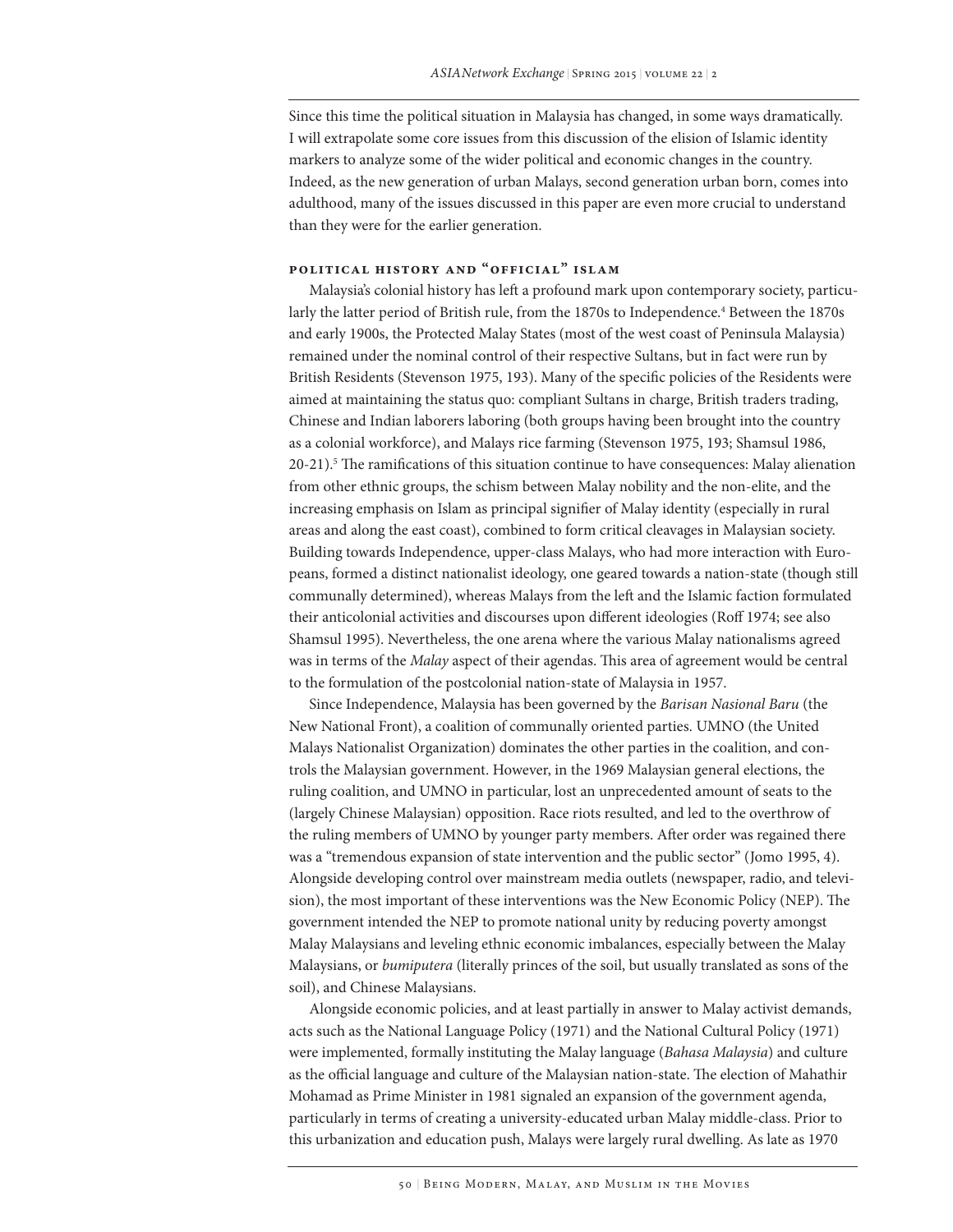85.2% of *bumiputera* were rural, forming just over 25 percent of the urban population, while at the same time accounting for over 50 percent of the total population (*New Straits Times*). Via the NEP and Mahathir's policies, particularly through higher education and the resultant white-collar employment, these socioeconomic discrepancies were tackled. The government created a large newly urban Malay middle-class. Kahn terms this group, which would include small business owners, midlevel administrators, and/or bureaucrats, NQTs as in Not Quite There (1996, 14). As Kahn's term suggests, everything did not go completely according to plan, and the creation of this socioeconomic bloc in itself led to crises of cultural, ethnic, and religious identity. As an instance, the rapid urbanization of Malays meant that as late as the 1990s a large number of urban dwellers were either rural migrants or first generation urbanites. This posed a challenge to the village values they had embodied, with the outcome that dissatisfactions arose almost as fast as the urban population, particularly complaints that economic redistribution of wealth has not reached the average Malay, but only Malay elites. Another area where these dissatisfactions have shown up is in the context of Islam.

The Malaysian government has long had a direct hand in defining what is legitimate Islamic doctrine. Historically, the UMNO heartland was the rural village. This heartland came under a dual threat, first from the government's own urbanization policies, and then from *Parti Islam Se-Malaysia* or PAS (Pan-Malaysian Islamic Party, the predominately Malay Islamic opposition party). To counter PAS' encroachment, UMNO undertook arguably was forced to undertake—a more Islamic program and discourse. The growth of *dakwah* (revivalist Islamic) groups in the 1970s and 1980s compounded this issue (Shamsul A.B. 1994, 1995). By making certain *dakwah* groups illegal and co-opting others, and through the Department of Islamic Development and its National Fatwa Council, UMNO attempted to establish itself as the authoritative force regarding Islam in Malaysia (Ackerman 1991; Peletz 1993), and has claimed a determining role in any arena that falls under the Fatwa Council's areas of responsibility (*cf.* Martinez 2001). Simultaneously, the government continued with its capitalist agenda in an attempt to create a new heartland among those who would be theoretically the most beholden to NEP policies—the newly urban middleclass Malays. This two-pronged approach has resulted in a discourse that has been referred to as nationalist Islam or religious nationalism (Lee 1990; Ong 1990, 270). However, the aforementioned dissatisfaction amongst that same socioeconomic group has also manifested itself in a lack of political support for UMNO (Case 2008; Weiss 2009). This rupture was exacerbated by events in the late 1990s.

By the time the Asian financial crisis hit in 1997, the relationship between then Deputy Prime Minister Anwar Ibrahim and then Prime Minister Mahathir Mohamad had begun to deteriorate. While Mahathir was on vacation, Anwar independently took radical steps to change what he described as the widespread culture of nepotism and cronyism within the Malaysian government. This move alienated Mahathir and others in UMNO. Further, during the 1997 Asian financial crisis, Anwar introduced an austerity package that was criticized by Mahathir (Rabia Naguib and Smucker 2009). In 1998, matters between Anwar and Mahathir came to a head. Police were instructed to investigate the truth of claims that Anwar was homosexual, and soon after he was fired as Deputy Prime Minister, arrested, and charged with corruption and sodomy. In April 1999, Anwar was sentenced to imprisonment for six years. Two months later, he was sentenced to nine years on top of the six.

Anwar's trial and conviction were widely discredited both within and outside of the country (Lee and Tham 2007). Shortly after Anwar was fired, he and his supporters initiated the *Reformasi* (Reform) movement, which conducted several mass demonstrations and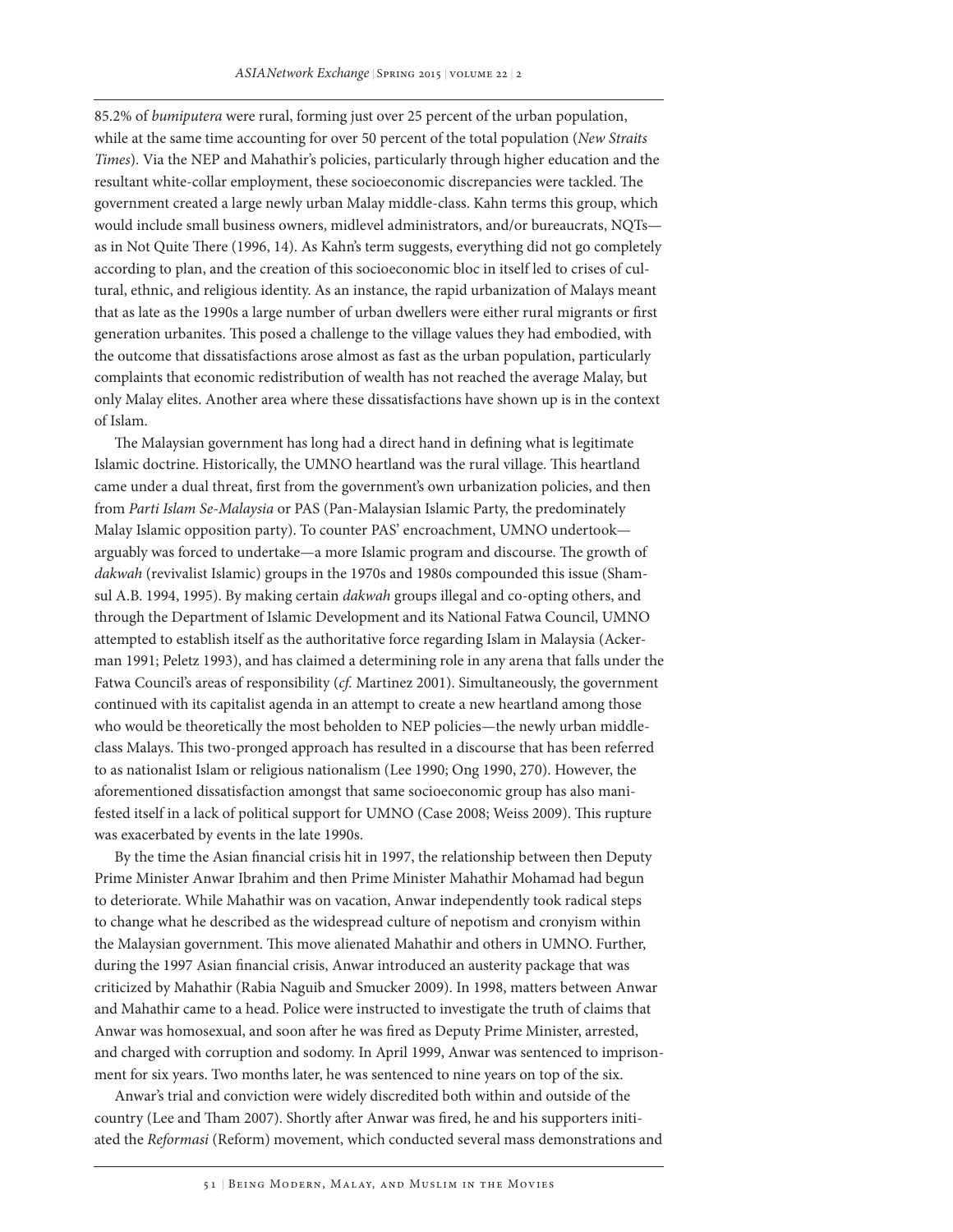rallies against the government. The *Reformasi* movement led to the formation of a new multiethnic-based party named *Parti Keadilan Nasional* (National Justice Party), which later became *Parti Keadilan Rakyat* (PKR) or People's Justice Party. PKR made huge gains in the 2008 general election (Weiss 2009) and became the largest opposition party in parliament. In 2008, PKR, PAS and DAP (Democratic Action Party, a secular and multiethnic, though largely Chinese Malaysian, opposition party) formed a new alliance named *Pakatan Rakyat* (People's Alliance). Since the late 1990s, both UMNO and PAS have seen their support bases shift. PAS took over elements of UMNO's rural Malay support. Conversely, UMNO gained and then lost support from middle-class urban Chinese and Indians who in the late 1990s and early 2000s were worried about the Islamicist language of many of the opposition groups (Rabia Naguib and Smucker 2009), but who then turned away from UMNO over widespread concerns over crime and corruption (Weiss 2009). In the 2013 general election, *Pakatan Rakyat* managed to increase its share in parliament and for two consecutive general elections denied the government a two-thirds majority.

#### **Cultural Producers, Class, and Identity**

Cinema in Malaya/Malaysia, like most of the world, began with exhibition. While not much is known about early film production in Malaya, there is evidence that in the early 1930s two Indians, S.M. Chisty (a businessman) and B.S. Rajhans (who had some movie experience), joined their talents to produce *Laila Majnun*. 6 Fundamentally, the film was an Indian movie set in Malaya and, possibly building on the popularity of Tamil and Hindi films, was commercially successful. This success kick-started Malayan film production, though, as many commentators note, Malays played a relatively small role in the industry (Lent 1990; Hatta Azad Khan 1997; Amir Muhammad 1998; van der Heide 2002). The typical state of operations at that time was that Chinese/Chinese Malaysians were owners and technicians and Indians/Indian Malaysians were directors. Malay Malaysians were limited to acting and translating the scripts and directors' demands into the Malay language (Lent 1990: 189; Hatta Azad Khan 1997: 80).

This segregation of roles largely remained the status quo until the 1970s, however the Golden Age of film production (the 1950s to late 1960s) also needs to be mentioned. While up until the 1950s there were other film production companies, the sheer number of films from two companies—Shaw Brothers and Cathay-Keris—their production practices, and their control over all three elements of the film industry (production, distribution, and exhibition) ensured their monopolization of the local industry. The 1950s and 1960s were also a period of commercial success for Malaysian films, with broad appeal in Malaysia and Indonesia (largely due to the talent of P. Ramlee).<sup>7</sup> The Malaysian film industry was situated in Singapore at this time, which became a problem as it was becoming increasingly clear that the union between Singapore (predominately Chinese) and the rest of Malaysia (predominately Malay) was not working. Whether or not political uncertainty or economic issues were the cause, the result was that Merdeka (Independence) Film Productions was created in Kuala Lumpur, and production shifted north (Hatta Azad Khan 1997, 102; van der Heide 2002). While Merdeka films were initially successful, the lack of talent and equipment began to interfere with their commercial viability. By the late 1960s the Golden Age of Malay cinema had come to an end, however, another stage of the industry was about to begin.

By the 1970s, the major studios were either closed or in serious trouble. However, in 1972 two artist-run production companies (Saris Artis and PERFIMA) along with Sabah Films, introduced a new era in Malay language film—the *bumiputera* era—where the role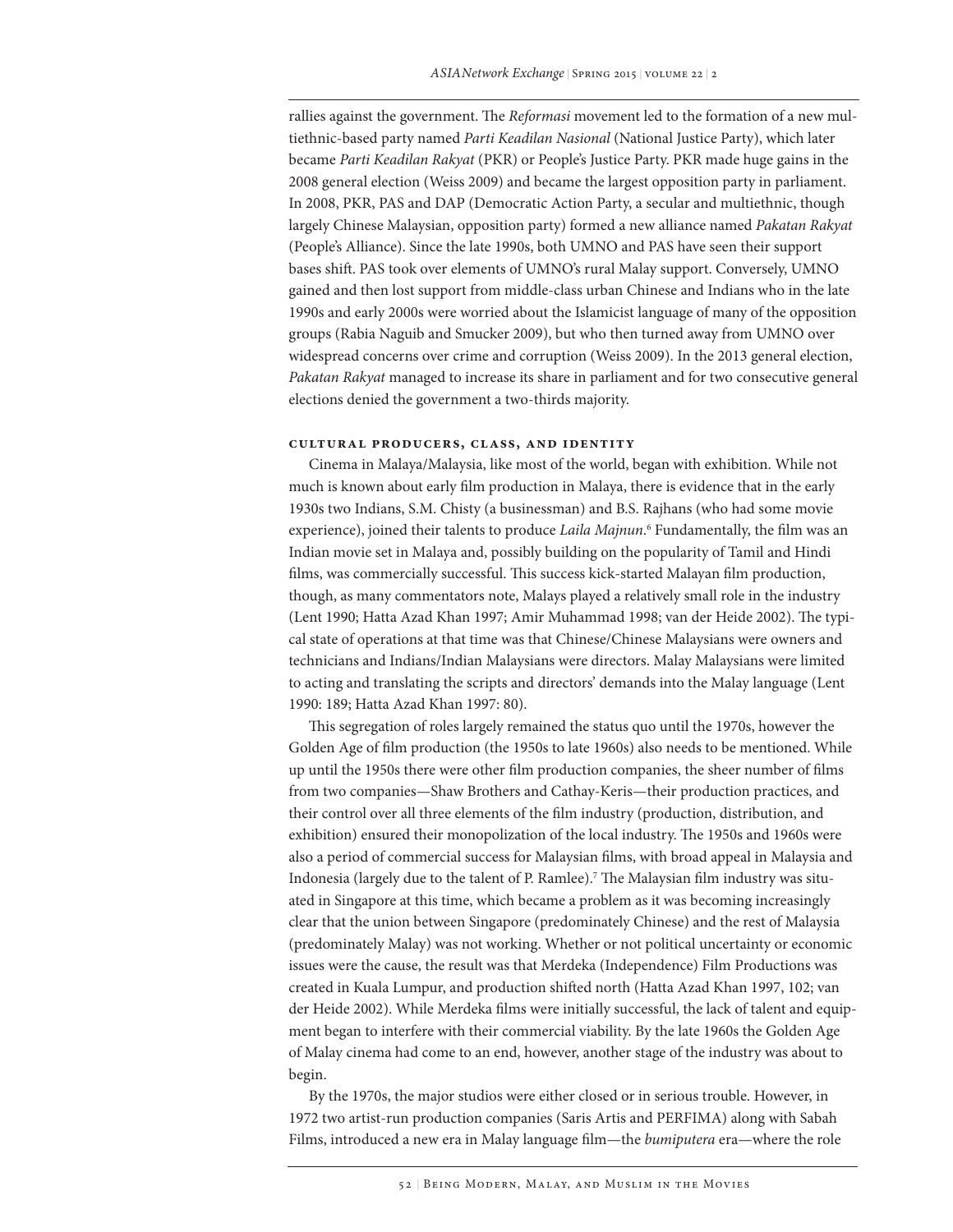of Malays shifted from acting, translating, and go-fering to being in charge of production themselves (Hatta Azad Khan 1997, 123-4). The early films by these companies were commercially successful, though not at the same level as in the Shaw/Cathay-Keris days, and this factor, along with economic incentives brought by the NEP, meant a flourishing of Malay-owned film production companies (Lent 1990; Hatta Azad Khan 1997; van der Heide 2002, 149-50). In the longer term, however, most of these production companies were not successful and seldom made more than one film before closing.

Another issue for Malay filmmakers, as noted in the previous section, was the increasing Islamicisation of politics and society during the 1970s and 1980s. This was the situation until into the 1990s. Aside from a couple of successful production companies (such as Grand Brilliance and Skop Productions), commercially successful directors (Yusof Haslam and Aziz M. Osman), and critically and internationally recognized directors (such as Shuhaimi Baba and U-Wei Hj. Shaari), this was largely a period of declining viewership and increasingly desperate attempts to both resurrect an audience and satisfy censorship restrictions. Further, Zaharom Nain's (1994) critiques of the Malaysian cinema industry at the time held true, the industry was Kuala Lumpur-centric and for the most part in the hands of people from a particular social constellation— predominately the long-term urban Malay middle-class.

While writings on Malay economic advancements post-NEP have focused upon the development of a new Malay middle-class (Sloane-White 2008), the fact that there *was* an urban Malay middle-class prior to the 1980s (O'Conner 1995), and that there has never been a monolithic middle-class in Malaysia (Sloane-White 2008), are points less often acknowledged. Indeed, in my conversations with them many Malay informants distinguished between lower-middle, middle-middle, and upper-middle-class (see also Sloane-White 2008, 457). Within Malaysia, any discussion of the *middle-class* involves discourses of modernization processes and communal advancement (Shamsul 1995; Gomez and Jomo 1997; Sloane-White 2008). Sloane-White makes a further important distinction in pointing out that academic analyses of the middle-class typically focus on consumption and success, but Malay discourses on what it means to be middle-class often emphasize production and failure (2008). Importantly, in this same discursive arena, middle-classness is also inherently linked to city dwelling.

As was discussed above, rapid urbanization and the Malaysian government's nationalist Islam policies effectively mean that the newly urban lower-middle to middle-middle-class Malays are situated between three poles: nationalism/ethnic identity via the government and the village; capitalism/modernity via the government, the elite, and the West; and Islam via the various influences of Qur'anic authority, government policies, Islamic groups, and PAS. There are, in other words, extreme pressures on this group to act simultaneously as modern urban dwellers, as good Muslims, and to maintain village mores and practices (Jomo 1996; Kahn 1996). Upper-middle-class and elite Malays do not face these same pressures, and their positionality tends to be closer to a Westernized concept of modern national life. This brings us back to Zaharom Nain's point about the Malay language film industry of the 1990s—that the films are a product of a particular *type* of cultural producer, one who is very much spatially and ideologically situated and invested in a particular constellation of expectations and assumptions of what it means to be a modern urban Malay. Further, as cultural producers, these filmmakers are able to promote their vision to other groups of people. However, the vision itself is questioned and contested.

One of the areas affected by the government's move to establish itself as the authoritative force in terms of Islam concerns censorship. One of the key components of the Censorship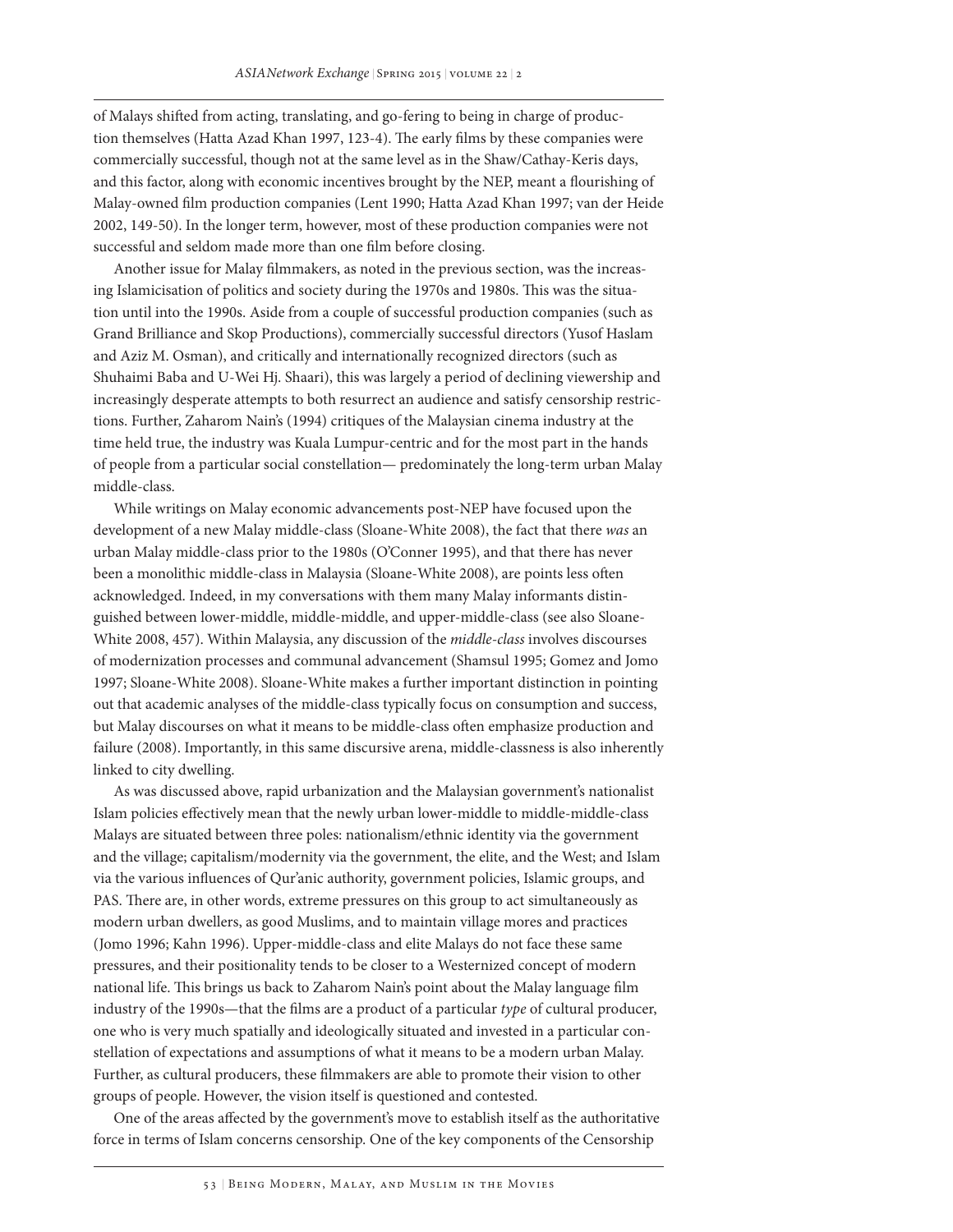Board is the participation of the Department of Islamic Development. Their guaranteed participation is almost the only aspect of the censorship process that is consistent. Indeed, there remains uncertainty as to just what is or is not allowed, resulting in debate amongst Board members as to what should and should not be censored. Guidelines on certain issues, such as the depiction of the female body, are quite clear (Kaur 1993, 89), but not always enforced or standardized across different media. An example comes from the film *Panas* (*Panas* translates as "Hot" and can have the same sexual connotation as it has in English). A scene that has been cut from the film has the heroine (Aleeza Kasim) romping in the ocean in a bikini. Despite not actually appearing in the film, however, a still from the scene was featured in an advertisement for an entertainment magazine article about the actress.

Other issues are not even this straightforward. A former Censorship Board member told me that as members only serve temporarily, much of the censorship consists of nothing more than personal *bête noir*. For Malaysian filmmakers the penalty for misjudging an unclear and malleable situation can be serious, ranging from cuts to their film to a financially ruinous ban, or even to prison sentences. The result is that the filmmakers typically play safe and self-censor. This is particularly true in the case of depictions or discussion of Islam—one possible reason that Islamic markers may be left out of film depictions of Malay women.

#### **Malay Women**

Southeast Asia, including Malaysia, is often depicted as an area where women have a higher status relative to surrounding areas, such as China or India (Errington 1990, 1-8; Ong 1990; Carsten 1997, 24). While Malay women do play a large and visible role in daily life, both at home and in public, this point does not negate that we are still talking about *relative* levels of autonomy. Village-based studies in Malaysia have provided rich ethnographic detail about rural/traditional gender expectations (Peletz 1993; Roziah Omar 1994; Carsten 1997).<sup>8</sup> Gender socialization begins at a relatively early age, and is typically quite explicit, even didactic. Daughters are trained to display Malay/Islamic female values and duties (Roziah Omar 1994, 22-29; Carsten 1997, 65-66). Malay girls are expected to be obedient, quiet, and feminine (Ong 1990, 261). Further, by the time they are 7-8 years old, daughters are expected to help with housework, and within a few years will be looking after their younger siblings. The Islamic ideals of honor and shame are taught at home and in religious classes, and Malay society places high value upon women personifying those principles (Ong 1990, 261-2; Roziah Omar 1994). Between these various expectations, Malay girls are somewhat constrained in both their spatial movement and social interaction. Over time these roles and rules have shifted, as new opportunities such as employment and university have arisen, and class plays a large factor in how rigidly Malay gender ideology is patrolled (Ackerman 1991, 199-200).

During the 1980s in particular, the Malaysian government opened the country to outside investment (Jomo 1996; Gomez and Jomo 1997). One result of this was the burgeoning of factories owned by multinational companies. Young women specifically were recruited away from their families and villages to work in factories, as they would theoretically provide both cheap and docile labor (Ong 1987; Ackerman 1991). At the same time the government was undertaking its Islamicisation programs (Martinez 2001), and this shift in the Islamic discourse has interacted with other socio-political and economic processes to create sites of tension and possibility (Ong 1990; Ackerman 1991; Ong and Peletz 1995). Kahn, in his discussion of the NQTs, lists many of the characteristics of lower-middle-class Malays; a principal characteristic is that of being a devout Muslim (1996; see also Martinez 2001).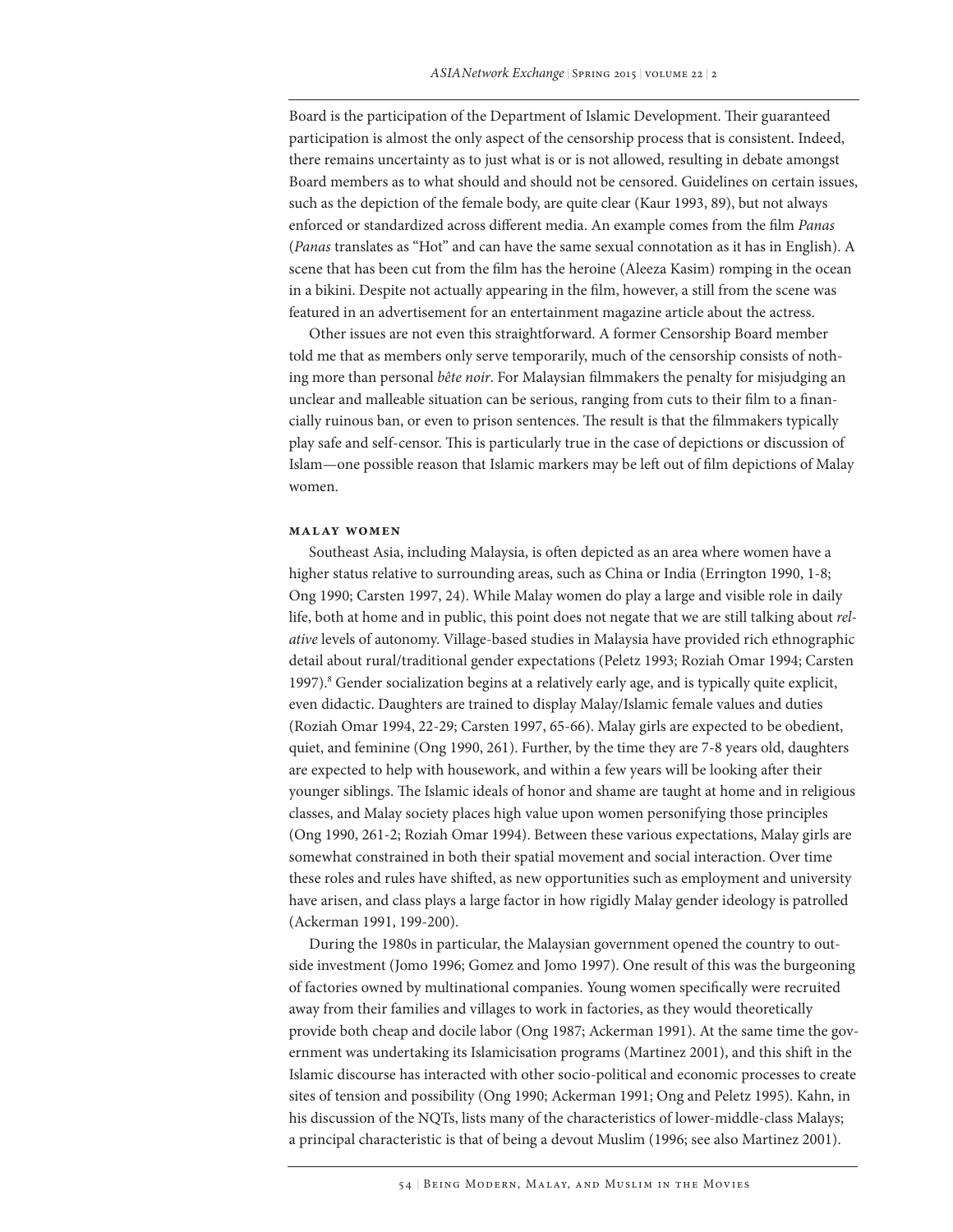The practical effect of all of the above upon Malay women has been to create two contradictory official roles: as workers, consumers, producers of the next generation, and prudent household managers on one hand; and the Islamic role of moral guardians and exemplars on the other (Ong 1990).

As an example of an instance where nationalism, Islam, and the West (or perhaps better termed "internationalism") may or may not manifest, female dress provides an intriguing microcosm of wider negotiation strategies and possibilities. Modes and articles of dress are linked to certain narratives of Malay female identity. The *mini telekung* (shoulder length headscarf) or other types of headscarf (*tudung*), and the way they are worn, are symbols of Islamic consciousness/practice (Martinez 2001). Certain dress styles: *baju kedah*, *baju kurung*, and *baju kebaya*, are marked as being "traditional" Malay garments.9 Other clothes, which are marked as international or modern (such as jeans, T-shirts, and trainers), form yet another mode. Further, for many if not most women it is not a matter of wholly one or another of these modes, but of combining them—for instance wearing a *tudung* with a T-shirt and jeans. Dress modes simultaneously manifest social pressures and ideologies, allow for individual negotiations of those pressures and ideologies, and are expressions of individual personality.

As with the earlier discussion of tensions on the middle-class, it is worth stressing that gender expectations do not affect all Malay women equally. Upper-middle-class women are less likely to work in paid employment. Further, elite and upper-middle-class Malay urbanites are not *marked* as being devout, which is not to say that individuals are not religious, but that religion is not as important an identity maker for these socioeconomic groups. As we have already noted, it is the elite/upper-middle-class Malay viewpoint that is typically represented in Malay language films, which is another factor in the elision of a crucial identity marker in those films.

#### **Drawing the Threads Together**

In a situation where the government has control over media via strict censorship policies—especially regarding the legally permitted portrayal of Islam through the Department of Islamic Development and its National Fatwa Council—media depictions of Islam are either avoided or represented in officially sanctioned modes. The pragmatic hesitation by the cultural producers in their depictions of Islam is compounded by a disjuncture between the film producers and the consumers of those films as to what it means to be a modern Muslim Malay Malaysian. While there is a general public agreement regarding gender and religious roles and responsibilities, there remain arenas of the three components under discussion—modern, Muslim, and Malay—where there is an active negotiation on both a personal as well as a societal level as to how these roles and responsibilities are to be enacted in the context of a modern, multicultural state (Furlow 2009; Weiss 2009).

As the issue of political and religious authority discussed earlier demonstrated, middleclass dissatisfaction stems from the failure of the government to allow space for the *unintended* consequences of modernity, for the changes of needs and desires of subjects who are no longer satisfied with past modes of authority, lifestyle, gender, etc., who acknowledge the new spaces created by modernization and desire the ephemeral results of that modernization (Weiss 2009). In this case, the new middle-class is amongst the most vocal and articulate in expressing their discontent. These dissatisfactions are expressed in various terms of identity—namely what constitutes being Malay, and what Malay means in the context of the Malaysian nation-state (Furlow 2009), in the discourses surrounding the failure of economic promises, and continuation of outdated modes of authority. These elements play out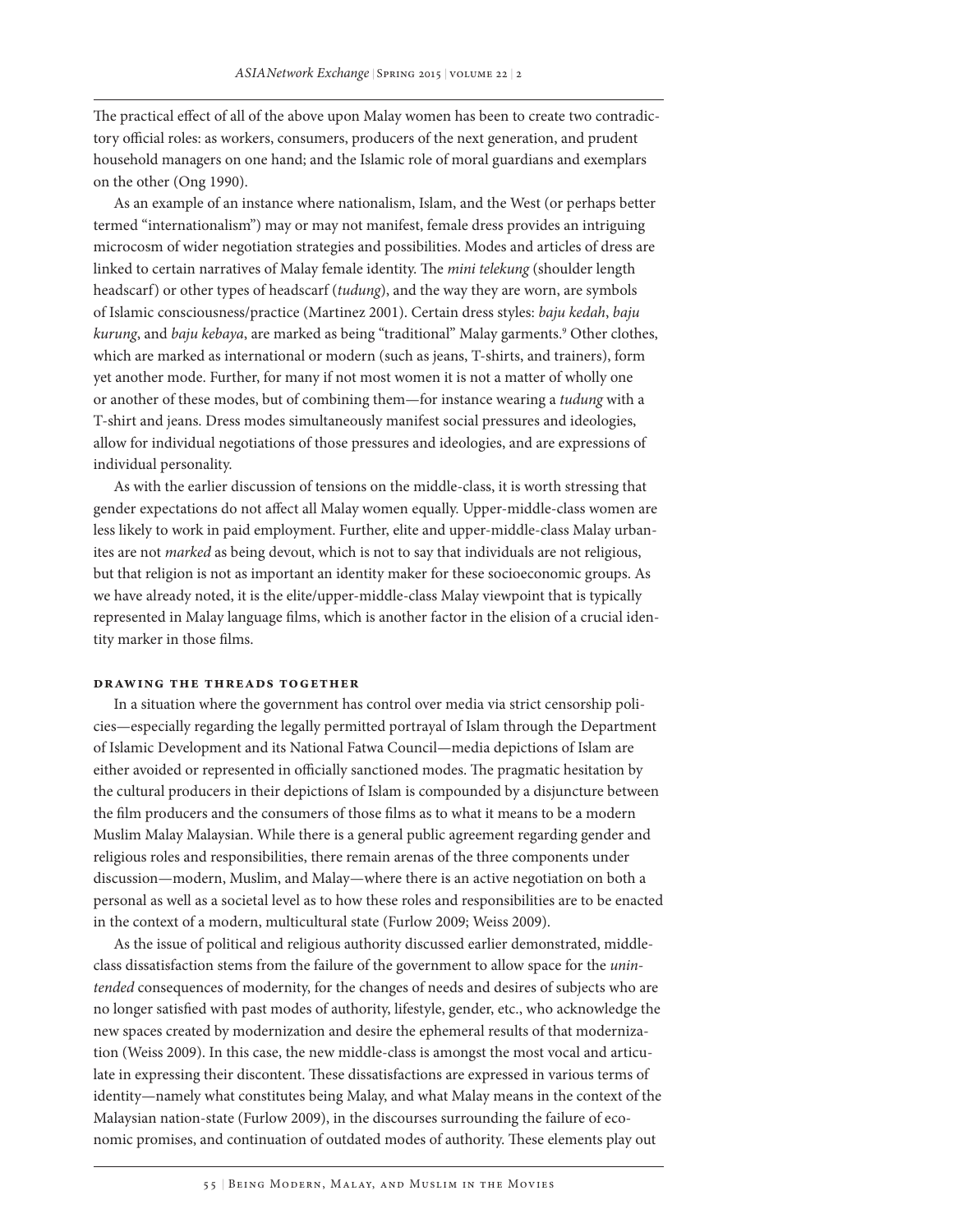in the very public arena of Malaysian cinema.

In mainstream Malay language cinema the Western/modern elements of dress and identity, and to a lesser extent Malay elements, are represented most often (as for instance in the films listed in the Introduction). The disappearance of a key element of Malay women's identity is problematic for what should be a significant component of a young, urban, middle-class Malay cinema audience. Not only do Malay women from that social group almost literally not see themselves and their complex and nuanced identity negotiation in these films, they often regard the upper-middle-class Malay version that they do see as inauthentic and even insulting. An example of this occurred while I was watching *Perempuan Melayu Terakhir* (*The Last Malay Woman*, dir. Erma Fatimah, 1999) with three Malay female university student friends.10 The film itself is about a male Malay theatre director who goes in search of the "real" Malay character. He meets several different people who represent aspects of what it means to be Malay: a Westernized older man; the man's daughter, who represents the ideal Malay; and her Islamic fundamentalist fiancé. However, when we first see the actress (Vanida Imran) who plays the last Malay woman, she is walking on the beach with her *tudung* simply draped over her head. This is not the proper way to wear a *tudung* in public—it should be tight around the face so that no hair is seen. To make matters worse, the director is also a well-known actress and it is common knowledge that she herself does not wear a headscarf. When the actress came on screen all three of my friends expressed anger and annoyance at how she was wearing her headscarf. One said, "She [referring to the director] is telling us how to be a Malay and she doesn't even know how to wear a headscarf properly!"

The preceding anecdote expresses much of the dissatisfaction that the new urban middle-class feels towards authority. While in this case that dissatisfaction was over the representation of Malay femaleness in a Malay language film, the implications of the frustrations and particularly how they were formulated demonstrate a more fundamental dissatisfaction. During my fieldwork, Malay informants frequently pointed out the bad behavior of elites, particularly in terms that illustrated the elite's lack of Muslim morality. As Sloane-White (2008) suggests, this may be a rhetorical device that both frames and contrasts the economic failure but moral superiority of the lower-middle-class with the Malay elite and the government, who have failed to live up to their religious and political authority.

### **Conclusion**

The young women mentioned in the preceding story are now working adults and their frustrations have taken new forms of expression. The second generation of urban middleclass Malay women, the younger sisters and daughters of the women discussed by Ong, Kahn, and others, are no less invested in the tripartite negotiation that Malay women have been undergoing, and indeed their negotiations are arguably even more precarious than those of the previous generation. It is this generation that came to maturity during the *Reformasi* movement, the creation of new political parties, new media sources not under the direct control of the government, and new opposition movements. They not only are dissatisfied with authority, they are also the generation least invested in the discourses and praxis of the authorities (whether that be UMNO or the Malay elite) and, as Shamsul A.B. argues (*Malaysian Insider*), behind the huge swing to the opposition in the most recent general elections. Just as a Malay filmmaker could raise the ire of her audience by misrepresenting something as fundamental as how to wear a *tudung* appropriately while simultaneously describing the woman mis-wearing the headscarf as an ideal example of modern female Malay-ness, the government faces a similar crisis of authority. Their claims to religious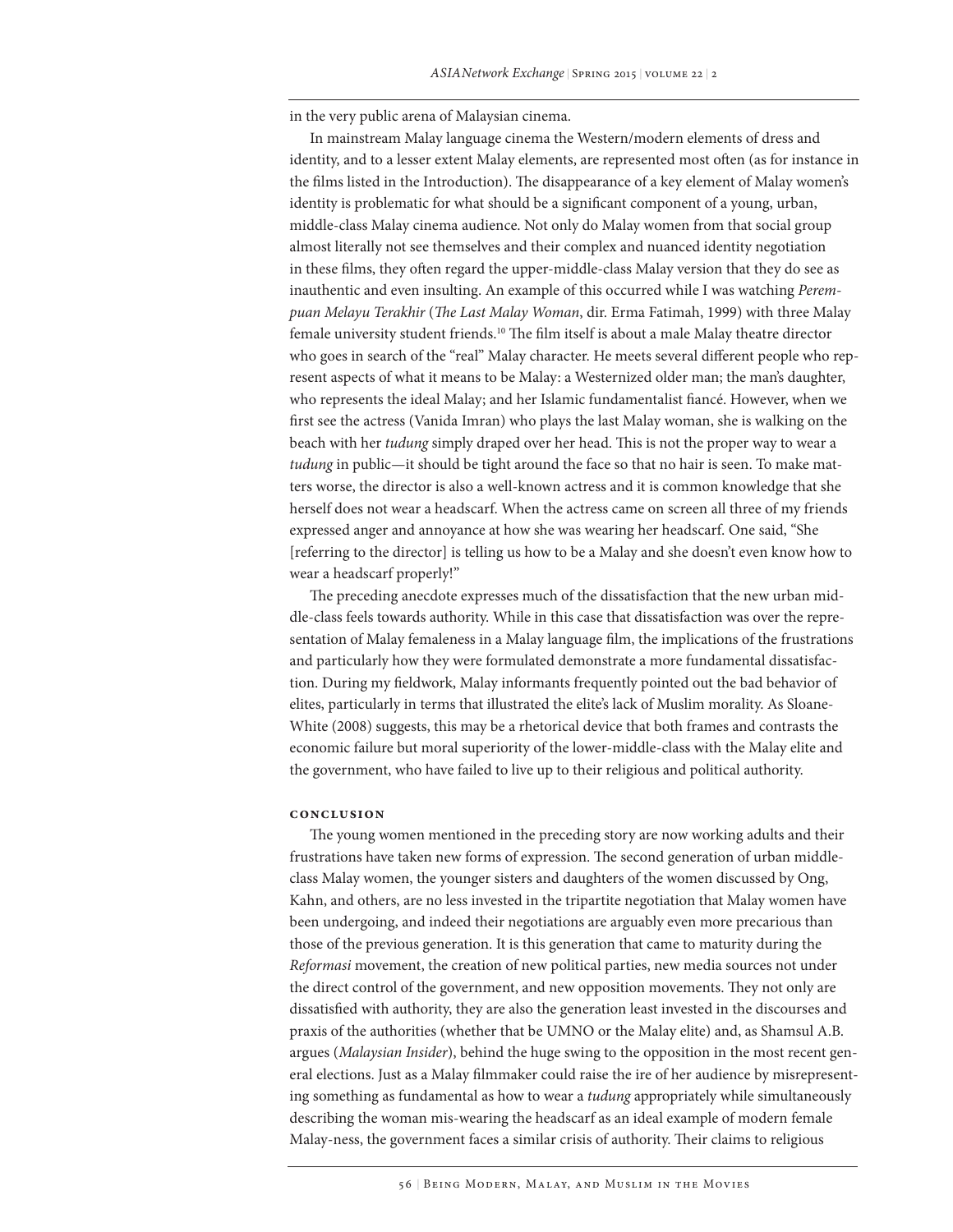authority in particular have led to negative reactions from core elements of their support base, while simultaneously the government is also being pushed into either promoting or tacitly condoning actions that alienate non-Muslims. The attempts by various Islamic groups to ban the use of the word Allah by non-Muslims are an example.

While the situations of the filmmaker and the government are not the same, the underlying issue of failing to live up to the responsibilities that come with claiming authority for oneself are similar. Serious analyses of media, especially popular media, and how those media are being negotiated can provide insight into broader social and political change. Malay language commercial cinema acts as a synecdoche for the aforementioned failure of authority, whether that is the failure of authority amongst the Malay elite, the government's attempt at authority via censorship, or the more general social and political failure to live up to a religious authority.

#### **Filmography**

*Gemilang* [*Glamorous*], dir Yusof Haslam, Skop Productions Sdn. Bhd., 1997. *Hanya Kawan* [*Just Friends*], dir. Harith Iskander, Nizarman Sdn. Bhd., 1997. *Laila Majnun*, dir. B.S. Rajhans, Motilal Chemical Co., 1933. *Panas* [*Hot*], dir. Nurhali Ismail, Take One Production Sdn. Bhd., 1998. *Perempuan Melayu Terakhir* [*The Last Malay Woman*], dir. Erma Fatimah, Grand Brilliance Sdn. Bhd., 1999. *Puteri Impian* [*Dream Princess*], dir. Aziz M. Osman, Grand Brilliance Sdn. Bhd., 1997.

#### **rEFERENCES**

- Ackerman, Susan E. 1991. "*Dakwah* and *Minah Karan*: Class Formation and Ideological Conflict in Malay Society," *Bijdragen to de Taal-, Land-, en Volkenkunde* 147: 193-216.
- Amir Muhammad. 1998. "Malaysian Movie Magic." *Going Places* January: 24-28.
- –––– *Yasmin Ahmad's Films*. 2010. Petaling Jaya, Malaysia: Matahari Books.
- Andaya, Barbara & Leonard Andaya. 1982. *A History of Malaysia*. London: Macmillan.
- Baumgärtel, Tilman. 2012. *Southeast Asian Independent Cinema*. Hong Kong: Hong Kong University Press.
- Carsten, Janet. 1997. *The Heat of the Hearth: The Process of Kinship in a Malay Fishing Community*. Oxford: Clarendon Press.
- Errington, Shelly. 1990. "Recasting Sex, Gender, and Power: A Theoretical and Regional Overview." In *Power & Difference: Gender in Island Southeast Asia* edited by Jane Atkinson & Sherry Errington, 1-58. Stanford: Stanford University Press.
- Furlow, Christopher, A. 2009. "Malaysian Modernities: Cultural Politics and the Construction of Muslim Technoscientific Identities," *Anthropological Quarterly* 82: 197-228.
- Gomez, Edmund T. and Jomo K.S., eds. 1997. *Malaysia's Political Economy: Politics, Patronage and Profits*. Cambridge: Cambridge University Press.
- Hatta Azad Khan. 1997. *The Malay Cinema*. Kuala Lumpur: Penerbit Universiti Kebangsaan Press.
- Jomo K. S., ed. 1995. *Privatizing Malaysia: Rents, Rhetorics, Realities. Boulder*. Colorado & Oxford: Westview Press.
- Kahn, Joel S. 1996. "The Middle-class as a Field of Ethnographic Study." In *Malaysia: Critical Perspectives: Essays in Honour of Syed Husin Ali*, edited by Muhammad Ikmal Said & Zahid Emby, 12-34. Petaling Jaya: Persatuan Sains Sosial Malaysia.
- Kaur, Kiranjit. 1993. "Malaysian Media and the Malaysian Woman," *Media Asia* 20: 82-89.
- Lee Poh Ping and Tham Siew Yean. 2007. "Malaysia Ten Years After the Asian Financial Crisis," *Asian Survey* 47: 915-929.
- Lee, Raymond L.M. 1990. "The State, Religious Nationalism, and Ethnic Rationalization in Malaysia," *Ethnic and Racial Studies* 13: 482-502.
- Lent, John A. 1990. *The Asian Film Industry*. London: Christopher Helm.
- *Malaysian Insider*. 2013. May 7.
- Martinez, Patricia. 2001. "The Islamic State or the State of Islam in Malaysia," *Contemporary Southeast Asia* 23: 474-503.
- *New Straits Times*. 1991. August 31.
- O'Connor, Richard A. 1995. "Indigenous Urbanism: Class, City and Society in Southeast Asia," *Journal of Southeast Asian Studies* 26: 30-45.
- Ong, Aiwa. 1987. *Spirits of resistance and capitalist discipline: Factory women in Malaysia*. Albany: State University of New York Press.
- –––– 1990. "State versus Islam: Malay families, women's bodies, and the body politic in Malaysia," *Ethnologist* 17: 258-276.
- Ong, Aiwa and Michael G. Peletz eds. 1995. *Bewitching Women, pious men: Gender and body politics in Southeast Asia*. Berkeley & London: University of California Press.

Peletz, Michael G. 1993. "Sacred Texts and Dangerous Words: The Politics of Law and Cultural Rationalization in